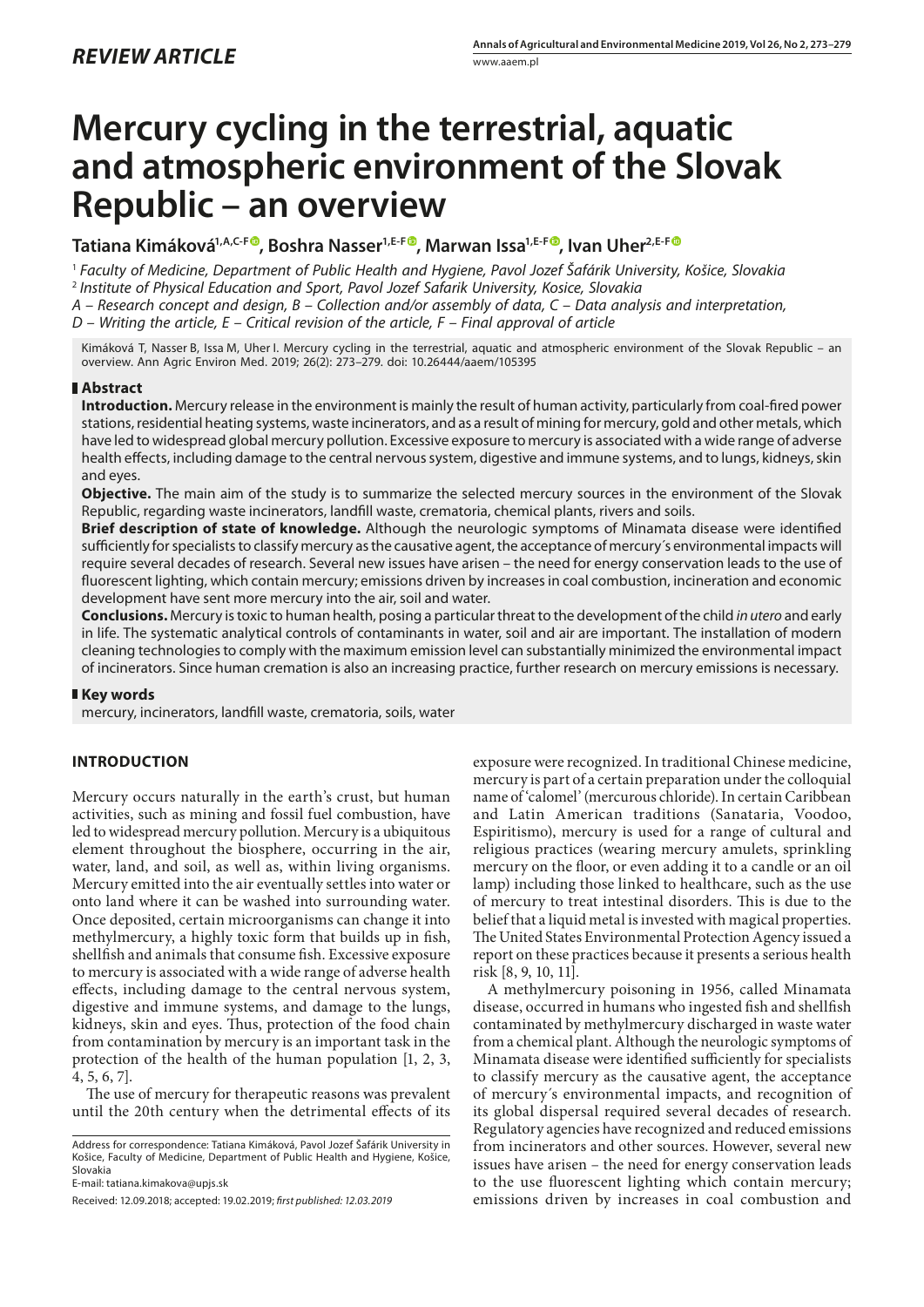economic development have sent more mercury into the air; and increases in atmospheric deposition of mercury in dust are correlated with increases in concentrations of mercury in wildlife [5, 12, 13].

Mercury exists in many different forms in the environment which produce various patterns of toxicity. The natural sources of mercury include primary sources (volcanoes, topsoils, geothermal sources) and reemission processes over land and sea surfaces (land use changes, meteorological conditions, biomass burning). The anthropogenic sources of mercury include chemical and pharmaceutical production facilities, fossil-fuel fired power plants, ferrous and non-ferrous metals manufacturing facilities, caustic soda production plants, ore processing facilities, paper production, silver and gold production, printing, the fur industry, perfume industry, waste incinerators for urban populations, crematoria, landfills, cement plants, the healthcare industry, amalgam fillings and mercury analysis laboratories [14, 15, 16, 17].

Mercury enters the environment through various sources and monitoring has provided data on concentrations in many environmental substances. The Slovak Republic is divided into administrative units (8 regions, which are divided to 79 districts). The Slovak Environmental Agency is a professional organization focused on environmental protection, environmental policy development and landscape creation, under the principles of sustainable development. There are several ecologically contaminated areas in Slovakia, among them the Central Spiš region, and the regions surrounding cities of Nitra, Michalovce and Strážske [7, 18–28].

#### **OBJECTIVE**

The main objective of this study is to summarize selected sources of mercury in the environment of the Slovak Republic, regarding waste incinerators, landfill waste, crematoria, chemical plants, rivers and soils. Data was collected from several sources of environmental contamination by mercury in the Slovak Republic, whereby the natural and anthropogenic sources of 2,933 communities (138 cities) are analyzed. We summarize mercury cycling in terrestrial, aquatic and atmospheric environments of the Slovak Republic, and exposure and effects in humans and wildlife.

**Mercury in waste incinerators of Slovakia.** The main aim of incineration is to reduce the volume of municipal waste enter landfills, and to destroy and detoxify the many hazardous organic components within the waste through oxidation. In comparison with other waste treatments, the advantages of incineration include volume reduction, energy recovery, and elimination of pathogenic agents. Incineration of household waste has caused atmospheric mercury emissions. Mercury content in waste varies from one type of waste to another type. Mercury in municipal waste is related to consumer products. Mercury is used in batteries, dental applications, measurement and electronic devices, lamps and other minor applications. The mercury release from municipal solid wastes is based on the disposal (i.e. release by breaking, incineration, landfilling, recollection). Model of mercury flows in waste is shown in Fig. 1 [29, 30, 31, 32].

Slag produced from waste incineration processes could also a source of mercury. Slag has a mercury concentration ranging from 0.02 mg.kg<sup>-1</sup> to 7.75 mg.kg<sup>-1</sup> and it is mostly used



**Figure 1.** Model of mercury flows in waste (modified from [30])

for road construction, noise barriers, concrete production or landfill material. The total mercury mobilized in slag from waste incinerators in Europe varies between 24 tons – 54 tons, which is partially released to the atmosphere [29, 30, 33, 34].

There are 3 incineration plants for municipal waste in Slovakia – in Bratislava (capacity more than 32 tons per hour), in Košice (10 tons per hour) and in Kysucké Nové Mesto (0.4 tons per hour). Table 1 shows mercury emissions released by these incineration plants in Slovakia from 2016. The evolution in the amount of municipal waste in Slovakia *per capita* between 2005 – 2015 is shown in Fig. 2.

**Table 1.** Mercury emissions in municipal waste incinerators in Slovakia

| City of waste      | Capacity<br>in tons<br>per hour | Mercury emissions in<br>$mq.m^{-3}$ | Limit of mercury<br>emissions in |          |
|--------------------|---------------------------------|-------------------------------------|----------------------------------|----------|
| incinerator        |                                 | boiler 1                            | boiler 2                         | Slovakia |
| <b>Bratislava</b>  | 32.7                            | 0.016                               | 0.002                            |          |
| Košice             | 10                              | 0.004                               | 0.017                            | 0.05     |
| Kysucké Nové Mesto | 0.4                             | unknown                             | Unknown                          |          |

Slovakia incinerates a relatively small amount of waste compared to the amount enter into landfills. According to the data from 2011, 75 % of municipal waste generated in Slovakia still ended up in landfills (78 % in 2001). Only approximately 10 % of municipal waste was incinerated with energy recovery (6 % in 2001). Around 7 % of municipal waste was collected selectively. Existing recycling infrastructure is sufficient, but separate collection systems need to be further improved. The total recycling rate is still very low. According to present trends, an exceptional effort will be required to meet the European Union requirement of 50 % municipal waste recycling in 2020 [35, 36, 37].

Forastiere et al. [36] conducted a health impact assessment of incineration in Slovakia. According to their results, 16,000 people lived within 3 km of the 2 incinerators in Slovakia. In their research, the authors were moderately confident that 24 additional cancer cases will be attributable to incinerators in Slovakia during 2001–2050, and the majority will be due to exposure before 2001. Lower socio-economic status is already associated with a higher risk of various negative health outcomes. The situation for the incinerators in Slovakia is different, since they have an urban location and people living in urban areas tend to have a higher socio-economic status. Thus, the social class distribution around the 2 plants in Slovakia was skewed toward a higher social class [36].

In Slovakia, there are 5 incinerators for industrial waste (Slovnaft in Bratislava has the largest capacity 3.7 tons per hour) and 7 incinerators for medical waste of which 3 have been closed due to the emission limits being exceeded.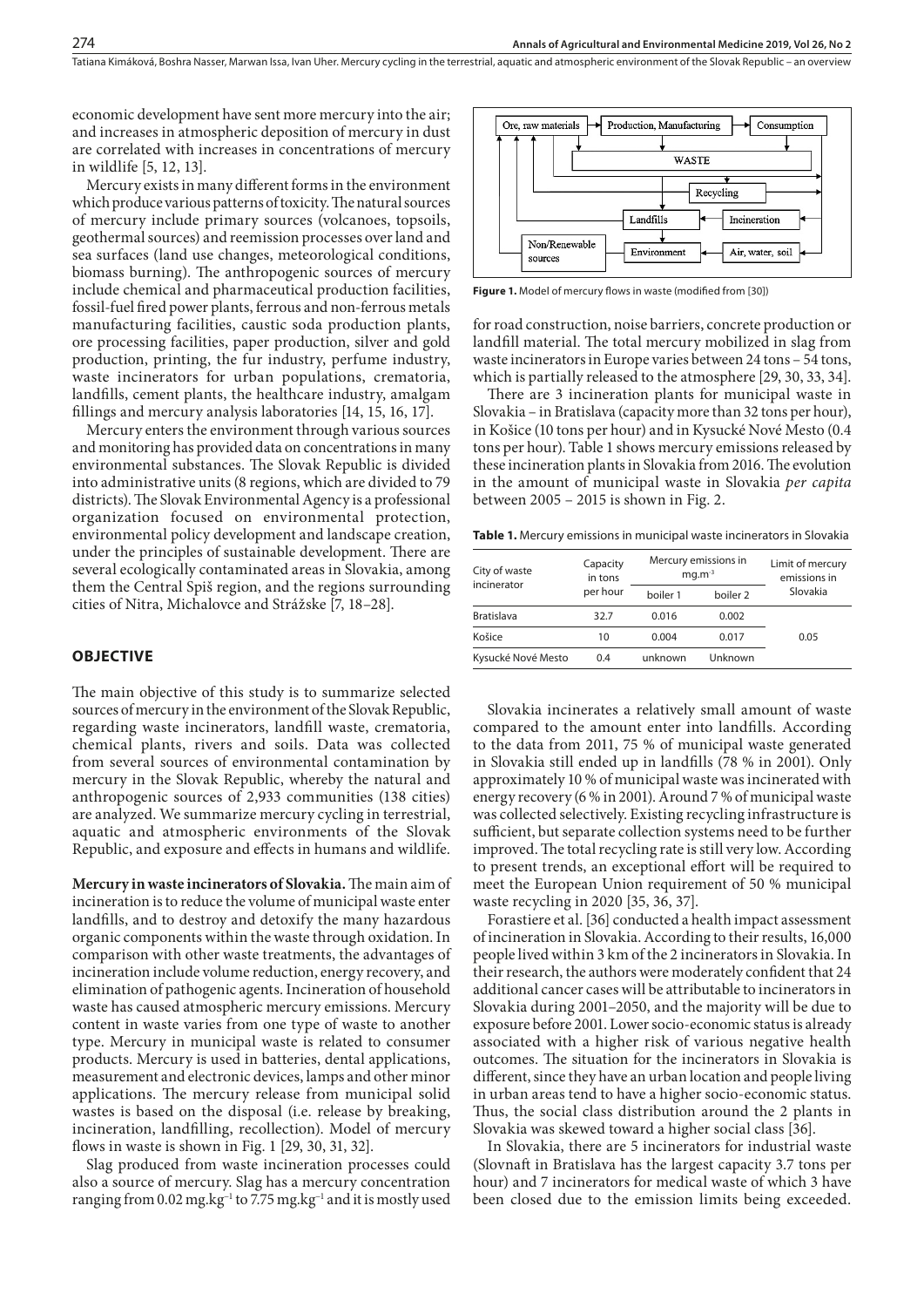

**Figure 2.** Municipal waste in Slovakia measured in kilogram per individual (2005– 2015) [38]

Incinerators of the University Hospital in Bratislava are currently preparing for reconstruction.

Incinerators release pollutants in the form of exhales, ash and other residues. The filters that are used produce solid liquid toxic waste. The only way to prevent the emergence of toxic waste is to improve production and technology. Public opposition to incinerators is growing worldwide because people are aware that waste incinerators are not consistent with the sustainable development of environmental quality.

**Waste landfills in Slovakia.** A municipal solid waste landfill is a discrete area of land or excavation that receives household waste. Leachate is formed when rain water filters through waste placed in a landfill and when this liquid comes in contact with buried waste, it leaches chemicals or constituents from that waste. The regulations for landfills include location restrictions to ensure that landfills are built in suitable geological areas. Landfills are also required to have a flexible membrane to protect groundwater and the underlying soil from leachate release. These practices help reduce odour, control litter, insects, and rodents, and protect public health [39].

Landfills are the most well represented method of waste management in Slovakia. Forastiere et al. [36] conducted a health impact assessment of Slovakian landfilling. In 2001, a total of 328,869 people lived within 2 km of the 121 landfill plants in Slovakia, most of residents were located in the 1–2 km circumferential zone. Forastiere et al. [36] are moderately confident that the annual additional cases of congenital anomalies up to 2030 will be approximately 2, in addition there will be 13 additional low-birth weight newborns [36, 38, 40, 41].

The distribution of the landfills in Slovakia in 2013 is shown in Figure 3. There are 118 landfills in Slovakia, which are divided into 3 classes of landfills (inert waste, non-hazardous waste and hazardous waste). Their uneven distribution in territories is reflected in illegal dumps. Landfills have a determined period of activity and several of them will be closed in the upcoming years. Thus, it is necessary to ensure new landfills can be opened in order that the entire territory of Slovakia will be evenly covered. Apart from managed landfills, there are thousands of illegal waste dumps around the country as a long term unsolved problem. In 2014, the mobile application TrashOut located more than 2,000 illegal dumps [38, 40, 42].

Environmental issues are caused by the waste landfills in Zohor (Malacky district), Budmerice (district of Pezinok), Hlohovec, Livinske Opatovce (Partizánske district), Žakovce (Kežmarok district), Kalna nad Hronom and Nový Tekov (district Levice), Žiar nad Hronom, Košice – Myslava, Košice – Západ and Strážske [40].



**Figure 3.** Distribution of landfills in Slovakia in 2013 [40]

The Decree of the Ministry of the Environment of the Slovak Republic No. 372/2015 *Coll.* [43] on landfills and temporary storage of metallic mercury, specifies the requirements for landfill waste and temporary storage of metallic mercury. When selecting a site for the landfill of waste or temporary storage of metallic mercury, the following criteria must be taken into account: safe distance of the landfill from residential areas or recreational areas, watercourses, water reservoirs and water resources; geological, hydrological, hydrogeologic conditions; protection of nature and possible meteorological impacts [43].

Spent fluorescent lamps should be disposed of in welldesigned and monitored [landfills](https://www.sciencedirect.com/topics/earth-and-planetary-sciences/landfill), as mercury emissions from fluorescent lamps buried in these landfills can be contained, captured and treated. However, even those landfills considered as properly constructed pose a risk to the environment and to human health [44].

**Mercury in crematoria.** Cremation as a method of disposal of dead bodies, dates back to the Neolithic period. One of the earliest known examples of cremation is the 'Mungo Lady' from 40,000 years ago. Cremation practices are accepted in Jainism, Hinduism, Sikhism, Buddhism and Shintoism. Modern cremation has increased in popularity since 1940 as an answer to cemeteries using up valuable land. Due to cultural and religious factors, it is the choice with about 99 % of the population in Japan. In Europe, the highest rate of cremation is in Switzerland, Denmark and the United Kingdom (more than 70 %). In Israel and some other countries there is a very low incidence of cremation [45, 46].

A crematorium contains one or more combustion units (so called cremators) used for the cremation of human bodies within special containers. Cremators are made of high-grade steel plate and lined inside with heavy refractory tiles. From the legal point of view, crematoria are not considered as incinerators. However, crematoria have been identified as sources of various environmental pollutants: mercury, polychlorinated dibenzo-p-dioxins, and dibenzofurans, arousing the most interest. In contrast to incineration, for which the various studies on their toxic emissions are available, papers related to mercury emissions from crematoria are very limited [46, 47].

Although most elements can be removed from crematorium emissions through special control devices (most cremators have several automatic controls and use gas for heating the cremator), special attention should be paid to the mercury emissions. This heavy metal enters the process because it is present in the body being cremated (6 mg for the average body). In particular, mercury is emitted during cremation since dental fillings are made with dental amalgam containing more than 0.5 grams of mercury. This metal will leak from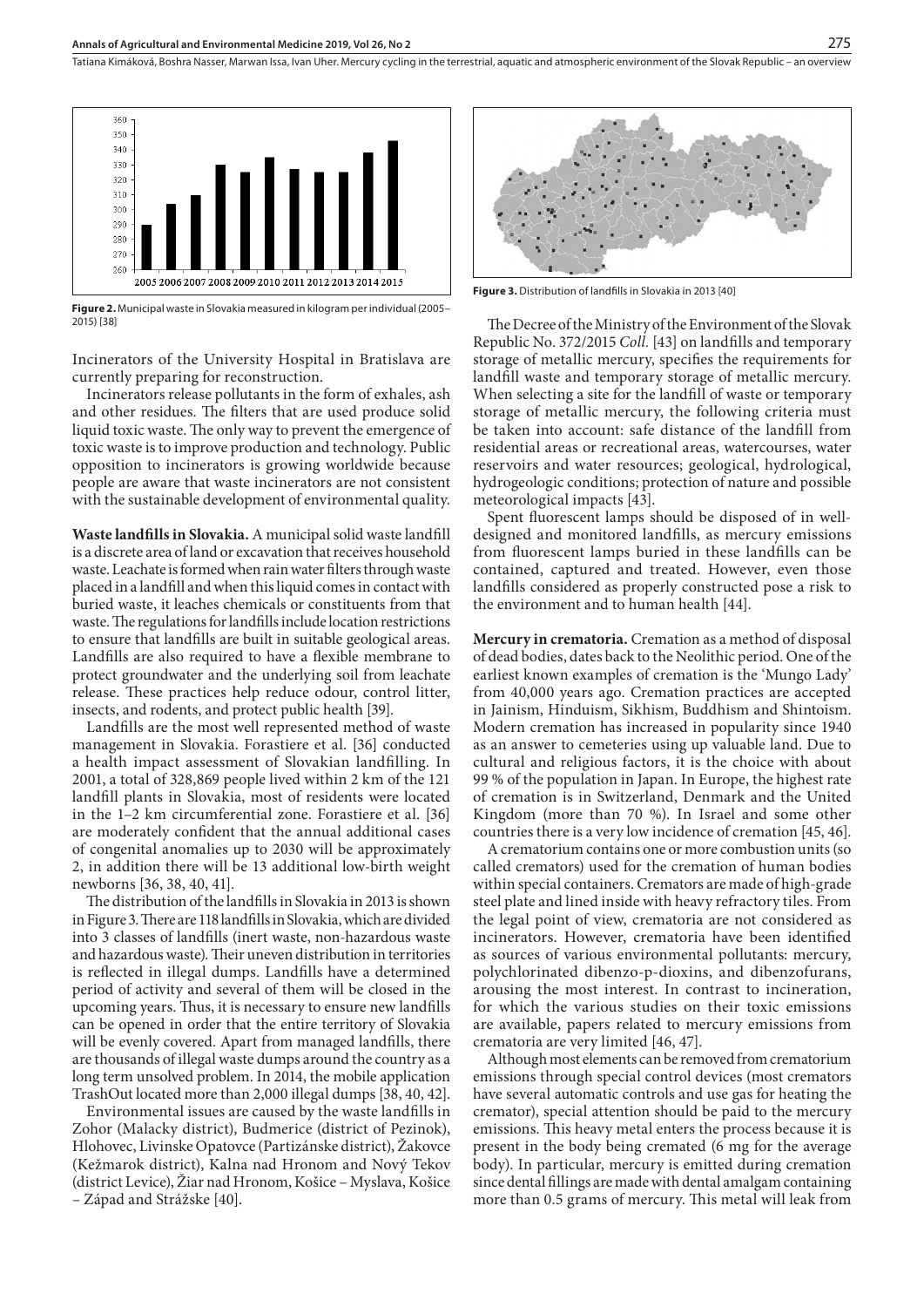the fillings because of mercury's low vapour pressure. The dental amalgams are unstable at cremation temperatures (650–700 °C) and free mercury metal is highly volatile. Thus, the intense temperatures of cremation cause the mercury present in the fillings to volatilize [46, 47].

It has been suggested that crematoria are responsible for approximately one-sixth of all emissions of mercury in the United Kingdom, largely from the combustion of dental amalgam (Smith, 2012). Studies have reported that in 88 % of patients without dental amalgams, cremation emissions were under the acceptable level of 200 mg.m<sup>-3</sup> mercury released. However, in deceased people with amalgam restorations, only 18 % recorded less than the acceptable level of 200 mg.m-3 [46, 48, 49].



**Figure 4.** Location of crematoria in Slovakia (2016)

The locations of the 7 crematoria in Slovakia are shown in Fig. 4. These crematoria declare that they respect European Union air quality legislation dating from 2013, which includes national ceiling levels for pollutants and emissions from medium-sized combustion plants. In contrast to incinerators, there are no studies presenting evidence of mercury emissions from crematoria in Slovakia. However, since human cremation is also an increasing practice in Slovakia, research on crematoria is necessary. Modern crematoria should be equipped with filters which completely obviate any environmental hazard; another possibility would be removing the teeth from a dead body before cremation. The impact of new crematorium buildings on air quality should be thoroughly assessed.

**Mercury in chemical plants.** The Slovak chemical industry is one of the largest sectors of the national economy. Output includes a diverse portfolio of hundreds of different products, ranging from petrochemicals, agrochemicals, primary organic/inorganic chemicals, to rubber, plastic products, drugs and vaccinations. Plants of chemical companies are primarily located in Western and Central Slovakia with the main centres in Bratislava, Trnava, Púchov, Nitra and Žilina. In Eastern Slovakia, the most important centres are Svit and Humenné. Although several chemical plants have recently reduced their activities, the chemical industry is currently located in every region of Slovakia [50].

The former extraction and processing of mercury is a major source of pollution in the area of Central Spiš (district Gelnica and Spišská Nová Ves), which is classified as one of the most affected areas in the Slovak Republic. Around 1895, an iron ore smelting and mercury production plan was founded in Rudňany near Spišská Nová Ves. Production finished, however, in 1992, although the contamination of the environment (especially soils) will take several years to disperse. Former mercury companies in Rudňany have significantly contributed to the fact that the areas of Central Spiš are considered as the most affected areas in the Slovak Republic [51, 52, 53].

The Nováky Chemical Plant was situated in Hornonitrianska Valley in the area of Nováky city with a tradition of manufacturing chemical products dating back to 1940. The main activities of the company were the manufacturing and sales of products, including the production and processing of chlorine, production of calcium carbide and technical gases, the production of polyvinylchlorid and the byproducts of its processing, and the production of special low tonnage chemicals. The Nováky Chemical Plant became known as the source of numerous case studies of liver cancer in workers exposed to vinylchloridmonomer (building block of polyvinylchlorid) in the 1950s and 60s.

Chlorine and sodium hydroxide were produced in the Nováky Chemical Plant via the mercury-cell chloralkali process. Mercury-cell chloralkali electrolysis has a serious effect on the environment. In 2002, analysis confirmed the presence of high levels of mercury (up to  $112 \mu g.1^{-1}$ ) in what appeared to be the main wastewater discharge into the Nitra River (on the western side of the plant). Mercury concentrations in river water 6 kilometers downstream from the plant were recorded to be more than 100 times higher than background concentrations measured upstream [54].

In 2012, The Nováky Chemical Plant changed its name to Fortischem a.s. and the project for the conversion of mercury electrolysis to membrane electrolysis ran continuously from 2014 – 2017. In 2017, Fortischem ended the production of chemical products through the old process of mercury electrolysis. However, the mercury released into the environment will remain a significant concern far into the future.

**Mercury in the waters of Slovakia.** Clean water is an essential element for human health and prosperity. The surface water resources (rivers, streams, creeks, lakes, and reservoirs) are vitally important as they include drinking-water, and the effect of human activities on surface water quality has been evident for a long time. In Slovakia, the assessment of surface water quality is regulated by Governmental Order No. 269/2010 Coll. which sets up requirements for good water status in the wording of Governmental Order No. 398/2012.

Ružín is a seriously polluted water reservoir with an area of 3.9  $\text{km}^2$ , and a water volume of 59 million m<sup>3</sup>, located in Eastern Slovakia. The reservoir was created by damming the Hornád River in 1967 (Ružín I) and 1972 (Ružín II). The Ružín water reservoirs receive toxic elements through the draining of the rivers Hornád and Hnilec within catchment areas polluted with the former extensive mining of ore-bearing deposits. In samples of the sediment load from the Ružín I (main reservoir) and Ružín II (compensatory reservoir) water reservoirs in 2010–2014, indicated that there was significant contamination with various heavy metals. The asp (Leuciscus aspius), the sample with the highest concentration of mercury, occurred in the open waters of rivers and large lakes [55, 56]**.**

The Nitra River (171 km), located in Western Slovakia, is one of the most polluted rivers in the Slovak Republic, classified as extremely heavily polluted water. Very serious anthropogenic pollution occurs in the basin of this river due to the coal-mining, electricity generation and chemical industry [27, 28]**.** A map of the most poluted rivers Hornád and Nitra is shown in Figure 5.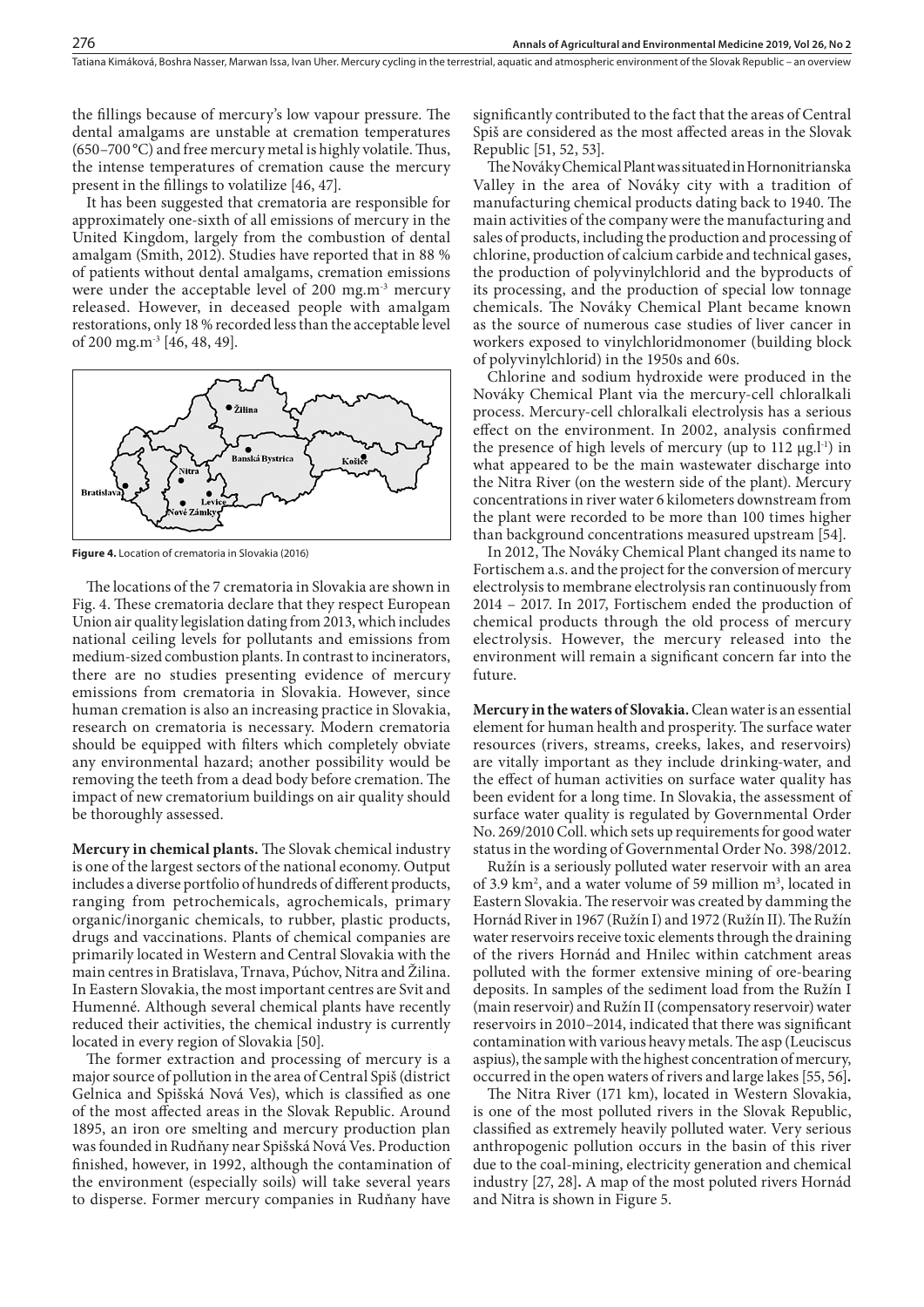

**Figure 5.** Map of the rivers of Slovakia – Hornád and Nitra, the most polluted rivers.

**Mercury in the soils of Slovakia.** Historically, mining for mercury, gold and copper has lead to high mercury concentrations in soil samples from Eastern and Central Slovakia. Processing activities have become dangerous in terms of numbers of environmental loads. This fact calls for stricter control of mercury in all parts of the food chain, including soil. The A horizon is the top layer of the soil horizons, often referred to as topsoil. This layer has a coating of dark decomposed organic materials called humus. The occurrence of mercury in the A surface horizon in Slovakia is shown in Fig. 6. The high concentrations of mercury (Central Spiš, Malachov, near Banská Bystrica) are highlighted in dark colours [13, 57, 58, 59, 60].



**Figure 6.** Occurrence of mercury in the A surface horizon in Slovakia [57]

The basic legislation for the protection of agricultural land in Slovakia is Act No. 220/2004 Coll. on the conservation and use of agricultural land, and amending Act No. 245/2003 Coll. concerning integrated pollution prevention and control and amending certain laws, which provides a basic framework for the conservation of agricultural land. This legislation specifies the limit for mercury in arable soil:  $0.15 \text{ mg} \cdot \text{kg}^{-1}$ for sandy soils,  $0.5 \text{ mg}$ .kg<sup>-1</sup> for silty soils and  $0.75 \text{ mg}$ .kg<sup>-1</sup> for clay soils.

An assessment of the potential impact of geological contamination of the environment on the health of the population in Spišsko-Gemerské rudohorie Mts. is presented by Rapant et al. [61]. They found that the most significant contamination is documented in the soils and stream sediments where the average mercury content is approximately 50 times higher than the Slovak average. A medical study included some 30 health indicators for all 98 municipalities of the study area. Significant correlations between element contents in the geological environment and health indicators, mainly cancer and cardiovascular diseases, were identified [61]**.**

In the current study it was found that mercury in the soils of Štefanská Huta (a part of Kluknava village, Central Spiš) was of the insoluble form. The results show that the mercury

|  |  |  | <b>Table 2.</b> Mercury contaminated soil in Slovakia |  |  |  |  |  |  |  |  |  |
|--|--|--|-------------------------------------------------------|--|--|--|--|--|--|--|--|--|
|--|--|--|-------------------------------------------------------|--|--|--|--|--|--|--|--|--|

| Part of<br>Slovakia | Location        | Maximal mercury<br>concentration in<br>$mq$ $kq^{-1}$ | Source                              | Year of<br>publi-<br>cation |
|---------------------|-----------------|-------------------------------------------------------|-------------------------------------|-----------------------------|
| Eastern             |                 | 130                                                   | Maňkovská [51]                      | 1996                        |
|                     |                 | >100                                                  | Merva and Zaic [63]                 | 1997                        |
|                     | Rudňany         | 99                                                    | Angelovičová and<br>Fazekašová [64] | 1998                        |
|                     |                 | 12.2                                                  | Pavlenda et al. [65]                | 2010                        |
|                     |                 | 30.9                                                  | Urík et al. [66]                    | 2014                        |
|                     |                 | 6.7                                                   | Kobza [67]                          | 2005                        |
|                     | Central Spiš    | 7.8                                                   | Angelovičová et al.<br>[60]         | 2014                        |
|                     | Krompachy       | 30.1                                                  | Vilček et al. [68]                  | 2012                        |
| Central             | Žiar nad Hronom | 2.5                                                   | Dombaiová [52]                      | 2005                        |
|                     | Malachov        | 44.24                                                 | Dadová et al. [69]                  | 2016                        |

concentrations ranged from 100 mg.kg $^{-1}$  – 500 mg.kg $^{-1}$ . The concentration of mercury in the soil extract was 10 – 50 mg.  $kg<sup>-1</sup>$  [24, 25]. Table 2 shows the mercury concentrations in contaminated soil in Slovakia.

From 1991 – 2012, monitoring in the Slovak Republic focused on the relationship between the degree of contamination of agricultural land, surface water, drinking water, plant and animal production. In total, 53,081 samples were analyzed, 5.7 % of samples exceeded the limit concentrations. Mercury represents a chemical element with the second highest number of over the limit samples, including soils, drinking water, beef liver and grasslands [38, 62].

Lichens are sensitive to a variety of air pollutants and are widely used as biomonitors of air quality, since their mineral nutrition comes mainly from rainfall. In Europe, *Hypogymnia physodes* has declined in many areas with a significant pollutant load. Melicherčík and Melicherčíková [53] describe that *Hypogymnia physodes* declined in the area of metallurgical company in Rudňany (Central Spiš) on an area of 6  $km^2$  in 1960, and on an area of 160  $km^2$  in 1980 [53, 63].

#### **CONCLUSIONS**

Mercury is toxic to human health, posing a particular threat to the development of the child *in utero* and in early in life. Human exposure occurs mainly through inhalation of elemental mercury vapours during industrial processes, and through the consumption of contaminated fish and shellfish. Interventions to prevent environmental release and human exposure include eliminating the production of mercury and its use in mining and industry; promoting instead the use of clean energy sources that do not rely on burning coal, switching to non-mercury thermometers and sphygmomanometers in health care, and implementing safe handling, use and disposal of products and waste containing mercury [64].

The installation of modern cleaning technologies to comply with the maximum emission level can substantially minimize the environmental impact of incinerators. Since human cremation is also an increasing practice, further research on crematoria is still necessary. Modern crematoria should be equipped with filters to completely obviate environmental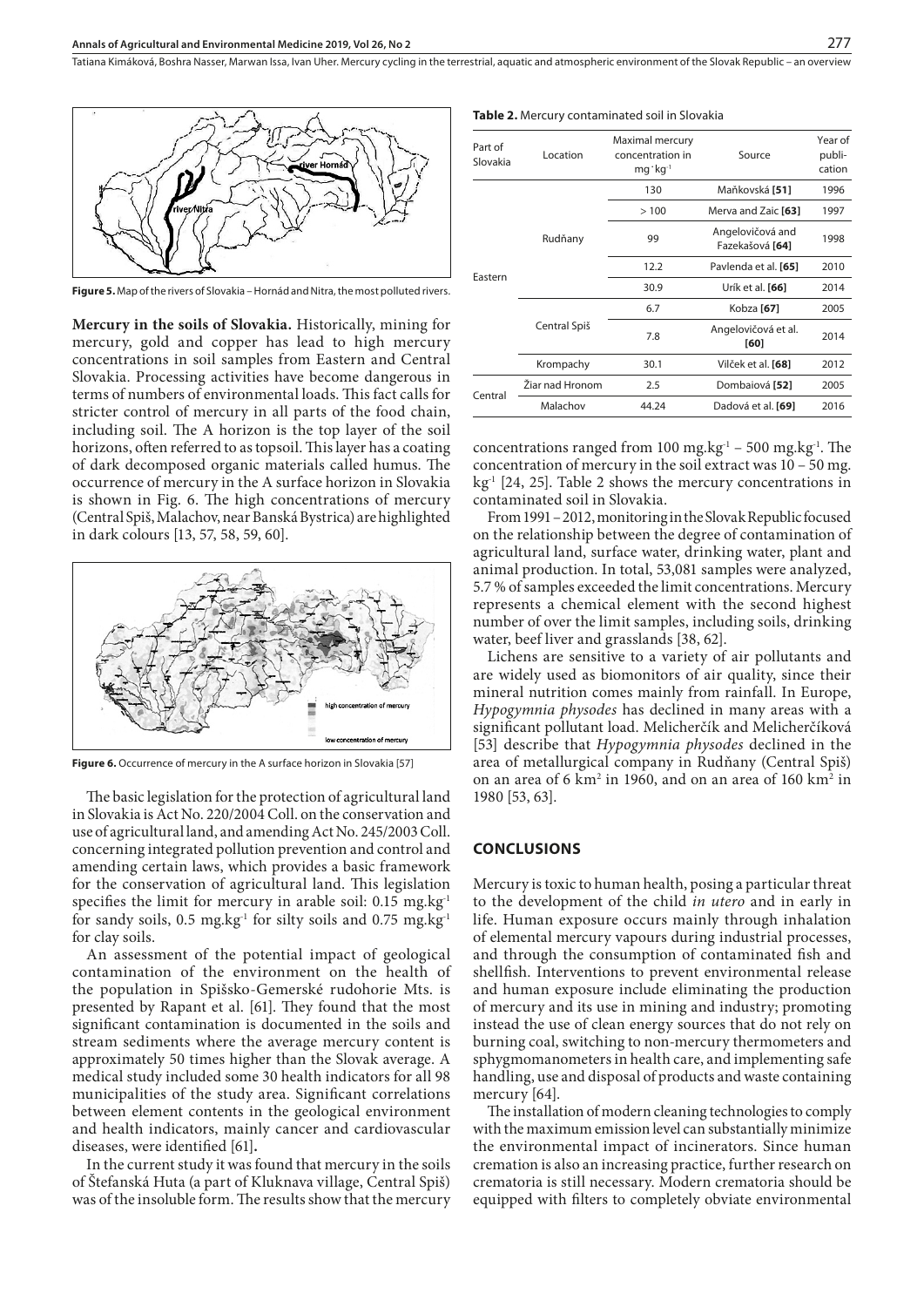hazard; another possibility would be removing the teeth from a body before cremation. The impact of new crematorium buildings on the air quality should be thoroughly assessed.

#### **Acknowledgements**

The study was completed with the assistance of the Test Laboratory of EL Institute in Spiššká Nová Ves which performs mercury testing and sampling of foodstuff, foods, beverages, and their individual components, biological materials, waste, waters, soils, chemicals, among other materials. The research was partially supported by Cultural and Educational Grant Agency MŠVVaŠ SR, grant number 005UPJŠ-4/2019.

### **REFERENCES**

- 1. WHO (World Health Organization). Elemental mercury and inorganic mercury compounds: human health aspects. International Chemical Assessment Document. Geneva, 2003.
- 2. Polak-Juszczak L. Mercury in fish and fish products. An evaluation of threats to customer health. Oceanol Hydrobiol Stud. 2010; 39: 93–103.
- 3. Polak-Juszczak L. Chemical Characteristics of Fishes New to the Polish Market. Acta Sci Pol., Piscaria 2007; 6(2): 23–32.
- 4. Polak-Juszczak L. Bioaccumulation of mercury in the trophic chain of flatfish from the Baltic Sea. Chemosphere 2012; 89: 585–591.
- 5. Bank MS, ed. Mercury in the Environment: Pattern and Process. University of California Press, 2012.
- 6. EPA (U.S. Environmental Protection Agency). Mercury biomonitoring. Environmental Protection Agency American's children and the Environment, Third edition, 2015. https://www.epa.gov/sites/ production/files/2015–10/documents/ace3\_mercury.pdf (access: 2018.10.28)
- 7. Kimáková T, Kuzmová L, Nevolná Z, et al. Fish and fish products as risk factors of mercury exposure. Ann Agric Environ Med. 2018; 25(3): 421–427.
- 8. Riley DM, Newby CA, Leal-Almeraz TO, et al. Assessing elemental mercury vapor exposure from cultural and religious practices. Environ Health Perspect. 2001; 109:779–784.
- 9. Davidson PW, Myers GJ, Weiss B. Mercury exposure and child development outcomes. Pediatrics 2004; 13: 1023–1029.
- 10. Street RA, Kabera GM, Connolly C. Metallic mercury use by South African traditional health practitioners: perceptions and practices. Environmental Health 2015; 14, 7 pages.
- 11. EPA (U.S. Environmental Protection Agency). EPA and FDA Issue Final Fish Consumption Advice, 2017. https://www.epa.gov/newsreleases/ epa-and-fda-issue-final-fish-consumption-advice-0 (access: 2018.07.15)
- 12. Mackey TK, Contreras JT, Liang BA. The Minamata Convention on Mercury: Attempting to address the global controversy of dental amalgam use and mercury waste disposal. Sci Total Environ. 2014; 472: 125–129.
- 13. Tóth G, Hermann T, Da Silva MR, Montanarella L. Heavy metals in agricultural soils of the European Union with implications for food safety. Environ Int. 2016; 88: 299–309.
- 14. Bencko V, Wagner V, Wagnerová M, Ondrejcák V. Immunological profiles in workers occupationally exposed to inorganic mercury. J Hyg Epidemiol Microbiol Immunol. 1990; 34(1): 1–15.
- 15. Bencko V, Wagner V. Metals, metalloids and immunity. Methodological approaches and group diagnostics. Centr Europ J Occup Environ Med. 1995; 1(4): 327–337.
- 16. Bencko V, Novák J, Suk M (Eds.) Health and natural conditions (Medicine and Geology). Praha: Dolin, 2011. (In Czech)
- 17. Tchounwou PB, Yedjou CG, Patlolla AK, et al. Heavy metal toxicity and the environment. Mol Clin Environ Toxicol. 2012; 101: 133–164.
- 18. Kimáková T, Bernasovská, K. Fish consumption. Hygiene. 2007; 52(3): 77–79. (In Slovak)
- 19. Kimáková T. Mercury cycle in nature regarding living organism. INFOVET. 1999; 6(4): 36–38. (In Slovak)
- 20. Kimáková T. The content of mercury in the muscles of different animal species. Slovakian Vet J. 2000; 25(4): 213–216. (In Slovak)
- 21. Kimáková T. Analysis of mercury in milk. Proceedings of the 4th Morphological Day in Košice; 2001; Košice, Slovakia. Košice: Pavol Jozef Šafárik University in Košice; 2001. (In Slovak)
- 22. Kimáková T. Analysis of mercury in non-alcoholic and alcoholic drinks. Proceedings of the 4th Morphological Day in Košice; 2002; Košice, Slovakia. Košice: Pavol Jozef Šafárik University in Košice; 2002. (In Slovak)
- 23. Kimáková T. Effect of mercury to the damage of human organism. Proceeding of the Conference School and Health for 21st Century: General Question of Health Training; 2009; Brno, Czech Republic. Brno: Masaryk University in Brno; 2009. (In Slovak)
- 24. Kimáková T, Andruch V, Kaľavský F. Mercury content in seafood. Proceedings of 2nd International Conference on Mineralurgy and Environmental Technologies; Herľany, Slovakia. Košice: Technical University in Košice; 2001. (In Slovak)
- 25. Kimáková T, Kaľavský F. Mercury and its occurrence in individual parts of selected plants of middle Spiš. In: Using experimental methods to protect and promote the health of the population: Proceedings. Košice: Pavol Jozef Šafárik University in Košice, 2010. pp. 165–171. (In Slovak)
- 26. Kimáková T, Cimboláková I, Farkašová Iannaccone S et al. Environment and its ethical aspects. Košice: Pavol Jozef Šafárik University in Košice, 2015. (In Slovak)
- 27. Vollmannova A, Kujovsky M, Stanovic R, et al. Contamination of the Alluvium of the Nitra River in Slovakia by Cadmium, Mercury and Lead as a Result of Previous Intense Industrial Activity. Bull Environ Contam Toxicol. 2016; 97: 561–568.
- 28. Musilova J, Arway J, Vollmannova A, et al. Environmental Contamination by Heavy Metals in Region with Previous Mining Activity. Bull Environ Contam Toxicol. 2016; 97: 569–575.
- 29. Mukherjee AB, Zevenhoven R, Brodersen J, et al. Mercury in waste in the European Union: sources, disposal methods and risks. Resources Conserv Recycl. 2004; 42: 155–182.
- 30. Pironne N, Cinnirella S, Feng X. et al. Global mercury emissions to the atmosphere from anthropogenic and natural sources. Atmos Chem Phys. 2010; 10: 5951–5964.
- 31. Zhang L, Wang S, Wang L, et al. Updated Emission Inventories for Speciated Atmospheric Mercury from Anthropogenic Sources in China. Environ Sci Technol. 2015; 49(5): 3185–3194.
- 32. Trasande L, DiGangi J, Evers DC, et al. Economic implications of mercury exposure in the context of the global mercury treaty: Hair mercury levels and estimated lost economic productivity in selected developing countries. J Environ Manage. 2016; 183: 229–235.
- 33. Hong J, Han X, Chen Y, et al. Life cycle environmental assessment of industrial hazardous waste incineration and landfilling in China. Int J Life Cycle Assess. 2017; 22(7): 1054–1064.
- 34. Blahuskova V, Vlcek J, Jancar D. Study connective capabilities of solid residues from the waste incineration. J Environ Mana. 2019; 231: 1048–1055.
- 35. Zsigraiová Z, Tavares G, Semiao V, et al. Municipal solid waste incineration – contribution to sustainable development of energy and environment. Acta Metallurgica Slovaca. 2005; 11:450–459.
- 36. Forastiere F, Badaloni Ch, Hoogh K, et al. Health impact assessment of waste management facilities in three European countries. Environ Health. 2011; 10:53.
- 37. Aleksic D. Municipal waste management in Slovakia. European Environment Agency, [https://www.eea.europa.eu/publications/](https://www.eea.europa.eu/publications/managing-municipal-solid-waste/slovakia-municipal-waste-management) [managing-municipal-solid-waste/slovakia-municipal-waste](https://www.eea.europa.eu/publications/managing-municipal-solid-waste/slovakia-municipal-waste-management)[management](https://www.eea.europa.eu/publications/managing-municipal-solid-waste/slovakia-municipal-waste-management) (access: 2018.11.10)
- 38. Lieskovská Z, Némethová, et al. State of the Environment Report of the Slovak Republic 2015. Banská Bystrica: Ministry of Environment of the Slovak Republic and Slovak Environmental Agency, 2016. (In Slovak)
- 39. EPA (U.S. Environmental Protection Agency). Municipal Solid Waste Landfills, 2018 [https://www.epa.gov/landfills/municipal-solid-waste](https://www.epa.gov/landfills/municipal-solid-waste-landfills)[landfills](https://www.epa.gov/landfills/municipal-solid-waste-landfills) (access: 2018.09.25)
- 40. Ministry of Environment of the Slovak Republic. Waste Management Program for 2016 – 2020, [http://www.minzp.sk/files/sekcia](http://www.minzp.sk/files/sekcia-enviromentalneho-hodnotenia-riadenia/odpady-a-obaly/registre-a-zoznamy/poh-sr-2016-2020_vestnik.pdf)[enviromentalneho-hodnotenia-riadenia/odpady-a-obaly/registre-a](http://www.minzp.sk/files/sekcia-enviromentalneho-hodnotenia-riadenia/odpady-a-obaly/registre-a-zoznamy/poh-sr-2016-2020_vestnik.pdf)[zoznamy/poh-sr-2016–2020\\_vestnik.pdf](http://www.minzp.sk/files/sekcia-enviromentalneho-hodnotenia-riadenia/odpady-a-obaly/registre-a-zoznamy/poh-sr-2016-2020_vestnik.pdf) (access: 2018.09.13)
- 41. Szabo Š. Situation in Slovak Republic. Position Paper. SOSNA Environmental Education Center, 2016, [http://www.humusz.hu/sites/](http://www.humusz.hu/sites/default/files/Dokumentumok/szakpolitika/ position_paper_sk.pdf) [default/files/Dokumentumok/szakpolitika/ position\\_paper\\_sk.pdf](http://www.humusz.hu/sites/default/files/Dokumentumok/szakpolitika/ position_paper_sk.pdf) (access: 2018.05.16)
- 42. Bosak M, Krajnak J, Beslerova S. Innovative approach in waste management. 14th SGEM GeoConference on Ecology, Economics, Education And Legislation; 2014 June 19–25; 2014.
- 43. Decree of the Ministry of the Environment of the Slovak Republic No. 372/2015 Coll. on landfills and temporary storage of metallic mercury, 2015. (In Slovak)
- 44. Hu Y, Cheng H. Mercury risk from fluorescent lamps in China: Current status and future perspective. Environ Int. 2012; 44: 141–150.